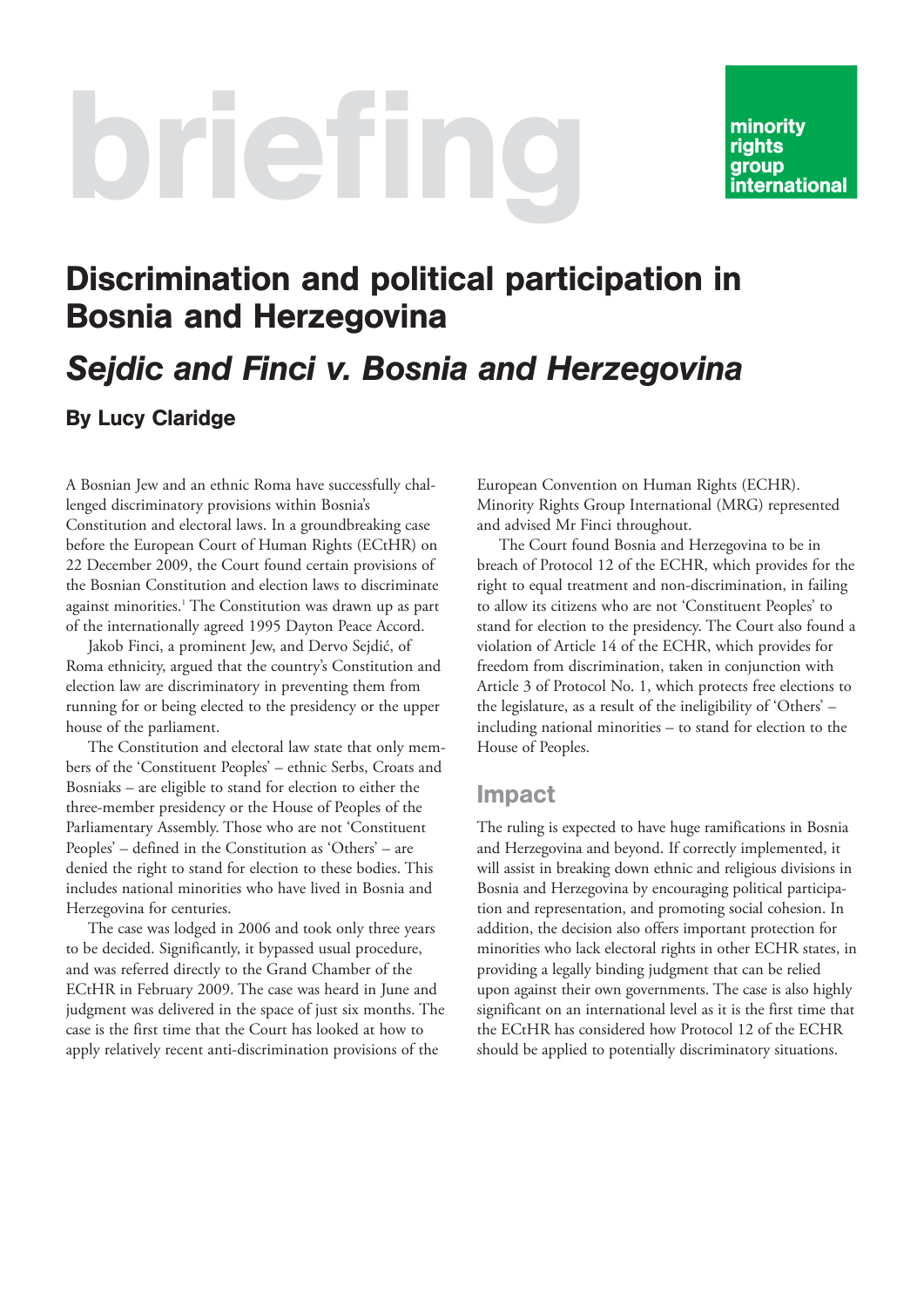### The applicants

The applicants, Mr Sejdić, a citizen of Bosnia and Herzegovina of Roma ethnicity, and Mr Finci, a citizen of Bosnia and Herzegovina of Jewish ethnicity, are both prominent public figures. Mr Sejdić is now the Roma rights coordinator for the Organization for Security and Co-operation in Europe (OSCE) mission to Bosnia and Herzegovina, having previously served as coordinator of the Bosnia and Herzegovina Council for Roma (the highest representative body of the Roma community in the state) and as a member of the Bosnia and Herzegovina Council of Ministers' Roma Council. Mr Finci is now serving as Ambassador of Bosnia and Herzegovina to Switzerland, having previously held positions including Chair of the Constitutional Commission and the Head of the Civil Service Agency. The applicants originally brought their cases to the ECtHR individually but, as both cases were concerned with the same discriminatory provisions, the ECtHR subsequently decided to consider them together.

#### The electoral system of Bosnia and Herzegovina

The Constitution of Bosnia and Herzegovina was drawn up and included as an annex to the 1995 Dayton Peace Accord. The Dayton Peace Accord was key to establishing peace in the country after years of armed conflict. It established a power-sharing arrangement by creating two separate 'ethnic' entities, the Republika Srpska, and the Federation of Bosnia and Herzegovina. Above these sit a central government with a rotating three-member presidency and a central parliament, which are superior to the 'entity' institutions. In order to assist the country's transition into a peaceful democracy, the Dayton Accord also created the Office of the High Representative (OHR).<sup>2</sup> This is an international institution responsible for overseeing the implementation of certain aspects of the Accord. It guides the people and institutions of the country and the international community, working towards the point when Bosnia and Herzegovina is able to take full responsibility for its own affairs.<sup>3</sup>

The central parliament consists of two houses, the House of Representatives and the House of Peoples. The House of Representatives consists of 42 members, who are elected by proportional representation. In contrast, the House of Peoples has 15 members distributed equally among the three 'Constituent Peoples' (five Bosniaks<sup>4</sup> and five Croats from the Federation of Bosnia and Herzegovina, and five Serbs from the Republika Srpska). All legislation requires the approval of both chambers. The House of Peoples is therefore effectively able to support or veto proposed legislation.

The exclusion of 'Others' – that is, non-Bosniak, Serb or Croat citizens of Bosnia and Herzegovina – from both the opportunity to stand for president and for election to



**Jakob Finci / image © OSCE**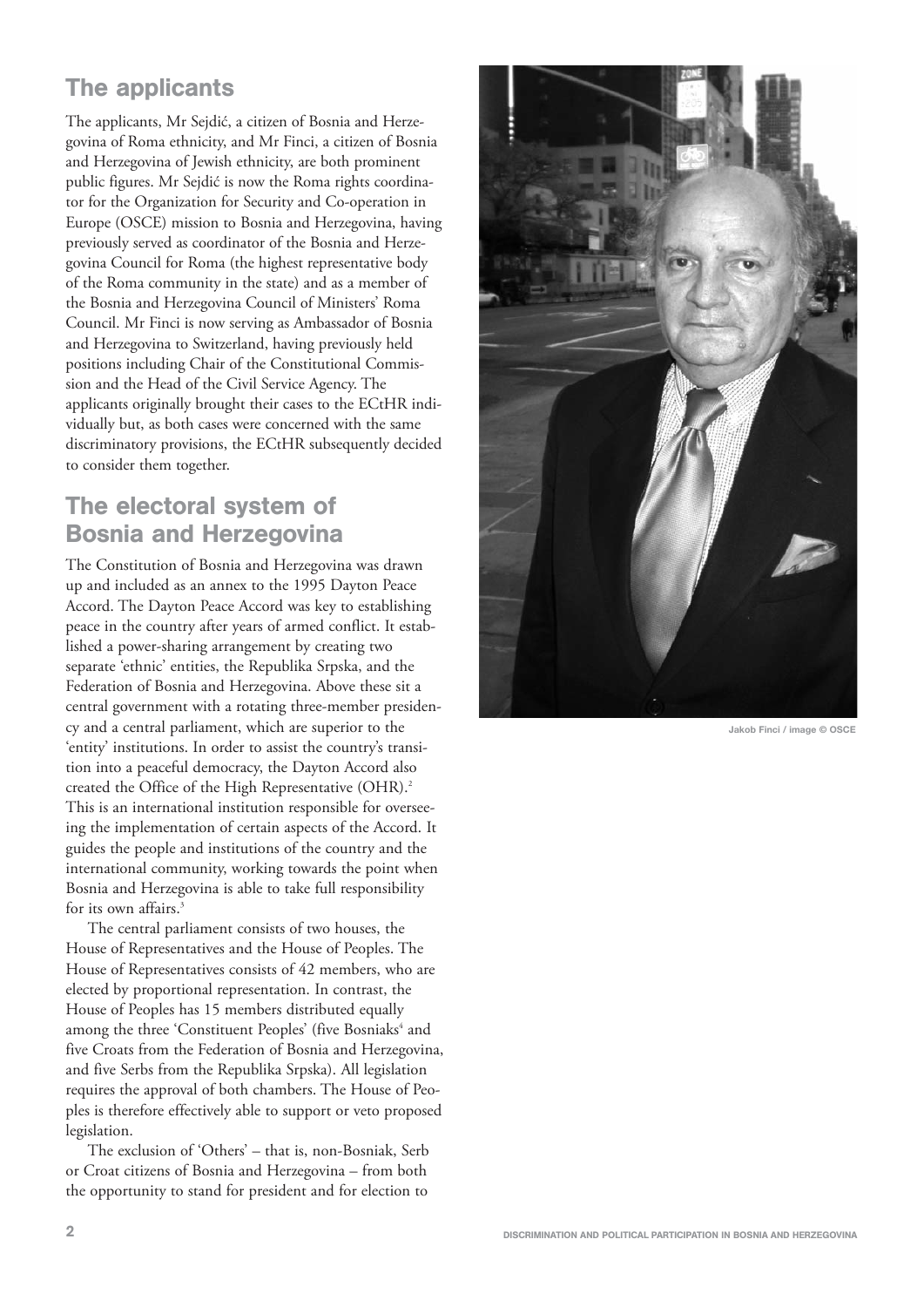the House of Peoples, seriously hampers their ability to participate and be represented in the political and democratic process. The applicants' case therefore claimed that, in the preoccupation with ensuring that Bosnia and Herzegovina's government is proportionally balanced along ethnic lines, the rights of national minorities – including Jews and Roma – had been seriously ignored.

In fact, although the case did not specifically address this issue, it is not only minorities throughout Bosnia who are disenfranchised as a result of these arrangements: Serbs in the Federation of Bosnia and Herzegovina and Bosniaks and Croats in the Republika Srpska are also excluded from standing for office.

#### The key arguments

The applicants argued that, despite possessing experience comparable to the highest elected officials, they are prevented from being candidates for the presidency and the House of Peoples solely on the grounds of their race/ethnicity and, in the case of Mr Finci, his religion. They submitted that the country's electoral provisions infringe their rights, as citizens of Bosnia and Herzegovina, to participate fully and effectively in public life in their own country. They claimed that this exclusion amounts to direct racial and religious discrimination, in violation of:

- (i) Article 14 in conjunction with Article 3 of Protocol 1 of the ECHR, which provide for a prohibition on discrimination with regard to the right to free elections; and
- (ii) Article 1 of Protocol 12 of the ECHR, which establishes a right to equal treatment without discrimination.

Protocol 12 became effective on 1 April 2005 and strengthens the ECHR by guaranteeing the right to equal treatment without discrimination. Unlike Article 14, which prohibits discrimination only in conjunction with other rights protected by the Convention, Protocol 12 is a stand-alone provision which extends the right to equal treatment to all legal rights. This case is particularly significant as it is the first case in which the ECtHR has considered the application of Protocol 12.

The applicants also claimed a breach of Article 13, which provides the right to an effective remedy before a national authority. Under the law of Bosnia and Herzegovina, the issue of whether national law is compatible with a state's obligations under the ECHR can only be considered by the Constitutional Court. In a previous ruling, the Constitutional Court declared that it did not have powers to hear such a case, leaving the applicants with no way of challenging the discriminatory election provisions in their national courts.

In addition, Mr Sejdić claimed that the discrimination caused by the electoral rules was in violation of Article 3, which prohibits degrading treatment. He argued that the

effect of the discrimination reduced members the Roma community, as well as members of national minorities in Bosnia and Herzegovina, to 'second-class citizens'.

The applicants' case drew on previous ECtHR case law which establishes that 'no difference in treatment which is based exclusively or to a decisive extent on a person's ethnic origin is capable of being objectively justified in a contemporary democratic society built on the principles of pluralism and respect for different cultures'.<sup>5</sup> They argued in particular that discrimination in relation to the right to stand for election could never be justified.

The applicants further claimed that, should the Court believe that such treatment could be justified, Bosnia and Herzegovina had to reach a high standard when seeking to establish that the different treatment of 'Others' under the election rules could objectively and reasonably be defended.

This was especially true in the case of racial discrimination, which the ECtHR has stated is 'particularly invidious',<sup>6</sup> especially in relation to electoral rights, since 'democracy is without doubt a fundamental feature of the European public order'.7 When considering whether a discriminatory measure can be justified, the ECtHR will consider whether its aim is legitimate and proportionate. The applicants argued that this could not be established, claiming in particular that total exclusion of a significant portion of the population of Bosnia and Herzegovina is not proportionate to the government's stated aim of 'achieving peace'.

In response, the government of Bosnia and Herzegovina relied on two main arguments. First, it claimed that the election rules were not discriminatory, denying that the Constitution effectively barred the applicants from participating in the democratic process, since they were eligible to register to vote and also to stand for election to the House of Representatives (the lower house of Parliament). It further stated that, even if the provisions were discriminatory, there were objective and legitimate justifications for limitations on their democratic rights. These included the preservation of the peace and achieving equal representation of all three 'Constituent Peoples' in a few legislative bodies.

Second, the government claimed that the current election rules were established as part of an international agreement (the Dayton Peace Accord) and so it did not have the authority or the powers to amend them, nor could it bear the responsibility of any breach of the ECHR. It also argued that, because the rules were implemented under international law, the government was unable to amend them to remove the offending provisions.

In February 2009, the ECtHR referred the case direct to its upper chamber, the Grand Chamber, as opposed to considering it first in the main Chamber. This decision is indicative of the huge importance of the case in the view of the Court.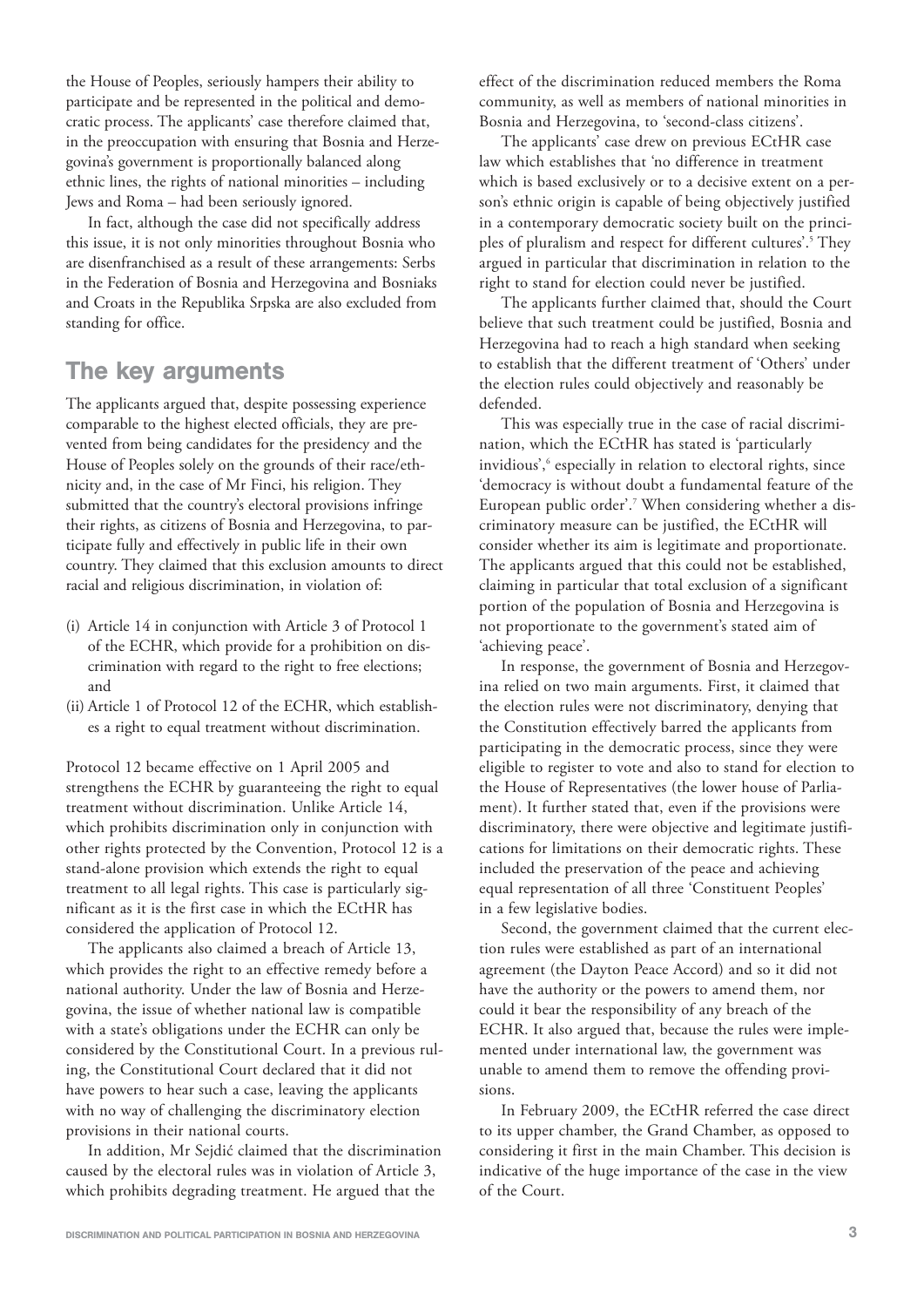#### An analysis of the Court's ruling

In its judgment, the ECtHR found that the applicants had been discriminated against as a result of the restrictions in the Constitution and Election Law of Bosnia and Herzegovina relating to minority electoral rights. The Court found Bosnia and Herzegovina to be in breach of Protocol 12 of the ECHR, which provides for the right to equal treatment and non-discrimination, in denying citizens who are not 'Constituent Peoples' the possibility of standing for election to the Presidency. The Court also found a violation of Article 14 of the ECHR, which provides for freedom from discrimination, taken in conjunction with Article 3 of Protocol No. 1, which protects free elections to the legislature, as a result of the ineligibility of 'Others' – including national minorities – to stand for election to the House of Peoples.

However, the Court did not find violations of Article 13 in relation to both applicants, or of Article 3 in relation to Mr Sejdic. The Court further ruled that the finding of a violation was sufficient compensation for any damage that the applicants may have suffered, and therefore only granted an award to the applicants in respect of legal costs and expenses of the case.

MRG welcomes the judgment, which is particularly significant as it is the first case in which the Court has considered the application of Protocol 12. In the absence of previous decisions regarding the Protocol, the Court has now ruled that the test for determining whether or not there has been discrimination under Protocol 12 will be the same as that previously applied under Article 14 of the ECHR, which provides for freedom from discrimination in conjunction with another ECHR right. Discrimination, the Court held, should have the same meaning as already established under Article 14 of the ECHR: 'treating differently, without an objective and reasonable justification, persons in similar situations'.<sup>8</sup>

The Court set a high benchmark with regard to racial discrimination. Referring to previous case law, the Court stated that: 'racial discrimination is a particularly egregious kind of discrimination' which 'requires … special vigilance and a vigorous reaction'.<sup>9</sup> Therefore, where a difference in treatment is based on race or ethnicity: 'the notion of objective and reasonable justification must be interpreted as strictly as possible'.10 The Court further stated that: 'no difference in treatment which is based exclusively or to a decisive extent on a person's ethnic origin is capable of being objectively justified in a contemporary democratic society built on the principles of pluralism and respect for different cultures'.11 However, the Court recognized that ECHR states may treat groups differently in order to correct 'factual inequalities' between them.

The allegation of discrimination under Article 14 was contingent upon the right protected by Article 3 of Protocol 1, the right to free elections. Free and fair elections ensure that individuals are able to participate in the politi-



**Dervo Sejdić/image © OSCE**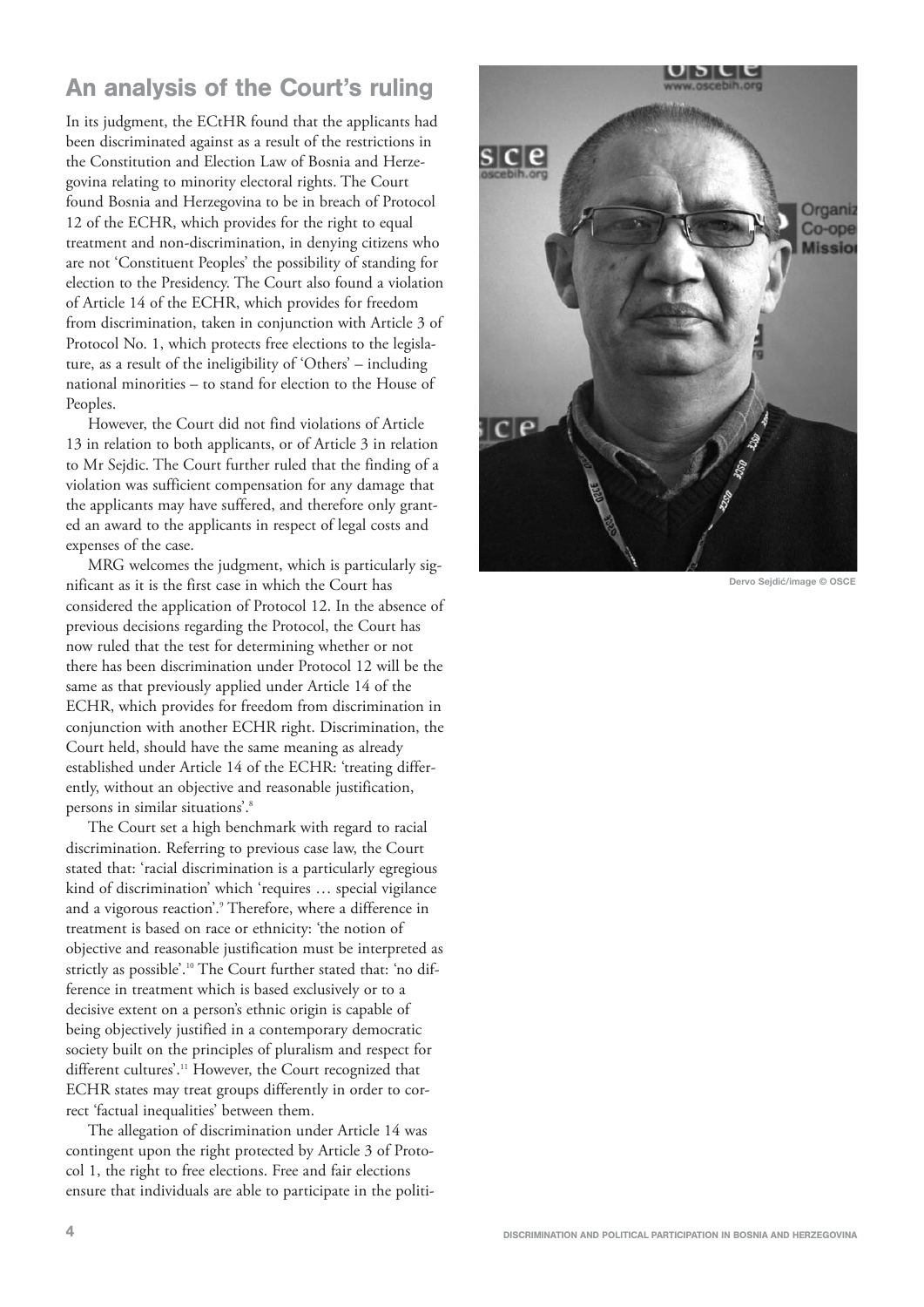cal process and so determine the political make-up and policies of their government. This right to engage in the political process underpins the effectiveness of the enjoyment of human rights since, as the Court has acknowledged, democracy is a fundamental feature of the European public order. However, as explained above, states are allowed some discretion to determine the conditions in which these rights function.

In determining the extent to which Bosnia could be afforded this discretion, the Court was placed in the difficult position of examining the terms of a peace agreement. As the Court recognized, when the Constitution was put in place:

*a very fragile cease-fire was in effect on the ground. The provisions were designed to end a brutal conflict marked by genocide and 'ethnic cleansing'. The nature of the conflict was such that the approval of the 'constituent peoples' … was necessary to ensure peace. This could explain, without necessarily justifying, the absence of representatives of other communities … at the peace negotiations and the participants' preoccupation with effective equality between the 'constituent peoples' in the post-conflict society.*<sup>12</sup>

However, the Court found that while: 'the time may still not be ripe for a political system which would be a simple reflection of majority rule', other methods of power-sharing exist which do not automatically lead to the total exclusion of representatives of the other communities.13 This 'possibility of alternative means of achieving the same end' was found to be an important factor.<sup>14</sup> Further, as Bosnia had previously agreed with the Venice Commission and the European Union (EU) to amend its electoral legislation, the Court concluded that there could be no reasonable or objective justification in relation to the exclusion of 'Others' from standing for election to Bosnia's House of Peoples.

#### The judgment and its impact in Bosnia and Herzegovina and beyond

As a result of this judgment, the Bosnian government should now allow all citizens full participation in the electoral process. The right to effective participation is a fundamental human right, affirmed in a number of key international legal instruments. Effective participation enables citizens to express or protect their identity, giving them a stake in society and ensuring the survival and dignity of the minority. Measures taken towards ensuring the effective participation of minorities contribute to the alleviation of tensions and to conflict prevention. States which welcome the participation and integration of minorities tend to be not only more stable but also more prosperous.15

In addition, the judgment has provided invaluable insight into the parameters of Protocol 12 in relation to discrimination: the same test as already established under Article 14 will apply. The judgment has also confirmed that racial discrimination can rarely, if ever, be justified.16 This emphasizes the importance of non-discrimination within international human rights law.

In fact, the ECtHR's ruling reflects prevailing international opinion on the matter. In 2006, MRG submitted a report on discrimination in Bosnia and Herzegovina to the UN Committee on the Elimination of Racial Discrimination (CERD)<sup>17</sup> calling for clarification from Bosnia and Herzegovina that it would ensure that all citizens, including 'Others', were able to participate in the political process. CERD later recommended that the authorities of Bosnia and Herzegovina ensure that: 'All rights provided by law are granted, both in law and in fact, to every person within the territory of the State Party, irrespective of race or ethnicity', and that: 'the State Party review and remove all discriminatory language from the State and Entity Constitutions, and from all legislative and other domestic law texts, including especially, but not limited to, distinctions between so-called "constituent peoples" and "Others"'.18

Bosnia and Herzegovina must now amend its Constitution and election laws in order to ensure equal treatment of all its citizens in time for the presidential and parliamentary elections set for October 2010. The implementation of this judgment, which will require the government to allow all citizens full participation in the political process, thereby ensuring that elections are democratic, should be closely monitored by all members of civil society and the international community. By supporting and promoting citizenship in this way, it is hoped that the judgment will facilitate the building and consolidating of consensus among the people of Bosnia and Herzegovina.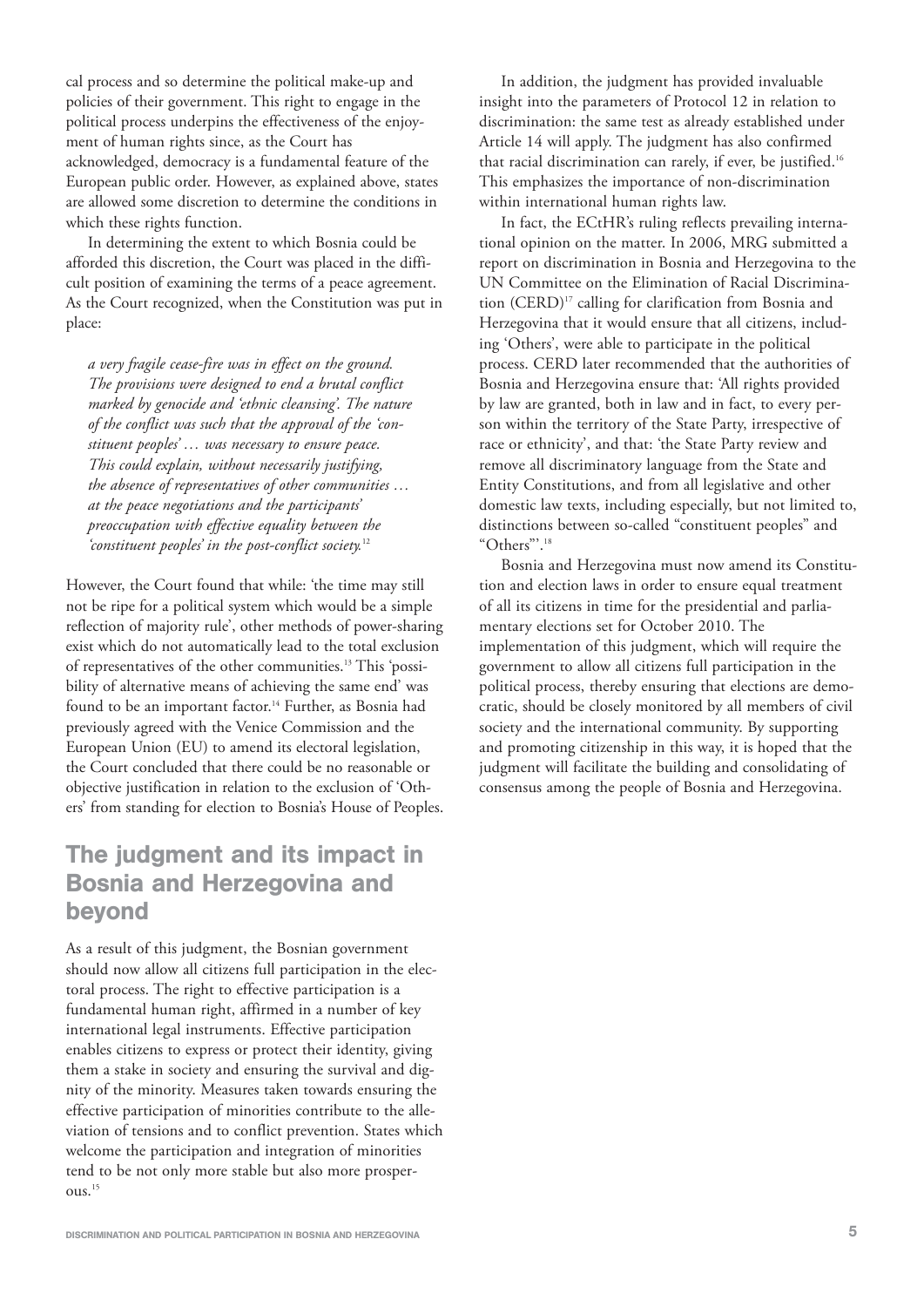#### **Notes**

- 1. Seidic and Finci v. Bosnia and Herzegovina, Application Nos 27996/06 and 34836/06, judgment dated 22 December 2009.
- 2. The High Representative is also European Union Special Representative (EUSR). The EUSR is currently developing an office that is co-located with the OHR and will remain in Bosnia and Herzegovina after the closure of the OHR. The EUSR mandate is derived from the European Union's policy objectives in Bosnia and Herzegovina which include helping achieve progress in implementing the Dayton Peace Accord, as well as in the Stabilization and Association Process, the process by which Bosnia and Herzegovina moves towards the EU.
- 3. International actors, including the US and the EU, are currently discussing when the OHR's mandate will end, which could be as early as 2010.
- 4. Bosniaks are recognized as Muslims and the term is distinct from 'Bosnians', which denotes citizens of Bosnia and Herzegovina irrespective of their ethnic origin.
- 5. Timishev v. Russia, No. 55762/00 and 55974/00, 58.
- 6. See Nachova and Others v. Bulgaria, Nos 43577/98 and 43579/98, judgment of 26 February 2004, § 145; Timishev v. Russia, op. cit., § 56.
- 7. See Loizidou v. Turkey, judgment of 23 March 1995, Series A, No. 301, § 75 and Communist Party of Turkey and Others v. Turkey, Nos 133/1996/752/951, 30 January 1998, § 75.
- 8. Sejdic and Finci v. Bosnia and Herzegovina, op. cit., § 55.
- 9. Ibid., § 42.
- 10. Ibid., § 43.
- 11. Ibid., § 44.
- 12. Ibid., § 45.
- 13. Ibid., § 48.
- 14. Ibid.
- 15. Ghai, Y., Public Participation and Minorities, London, MRG, 2003, p. 5.
- 16. Sejdic and Finci v. Bosnia and Herzegovina, op. cit., § 44.
- 17. See CERD's Concluding Observations on Bosnia and Herzegovina, 68th session, 20 February–10 March 2006, URL (consulted January 2010): http://www.unhchr.ch/tbs/doc.nsf/0/ 72b2390667c6f922c1257180004b369a/\$FILE/G0641237.pdf
- 18. Ibid., p. 4.